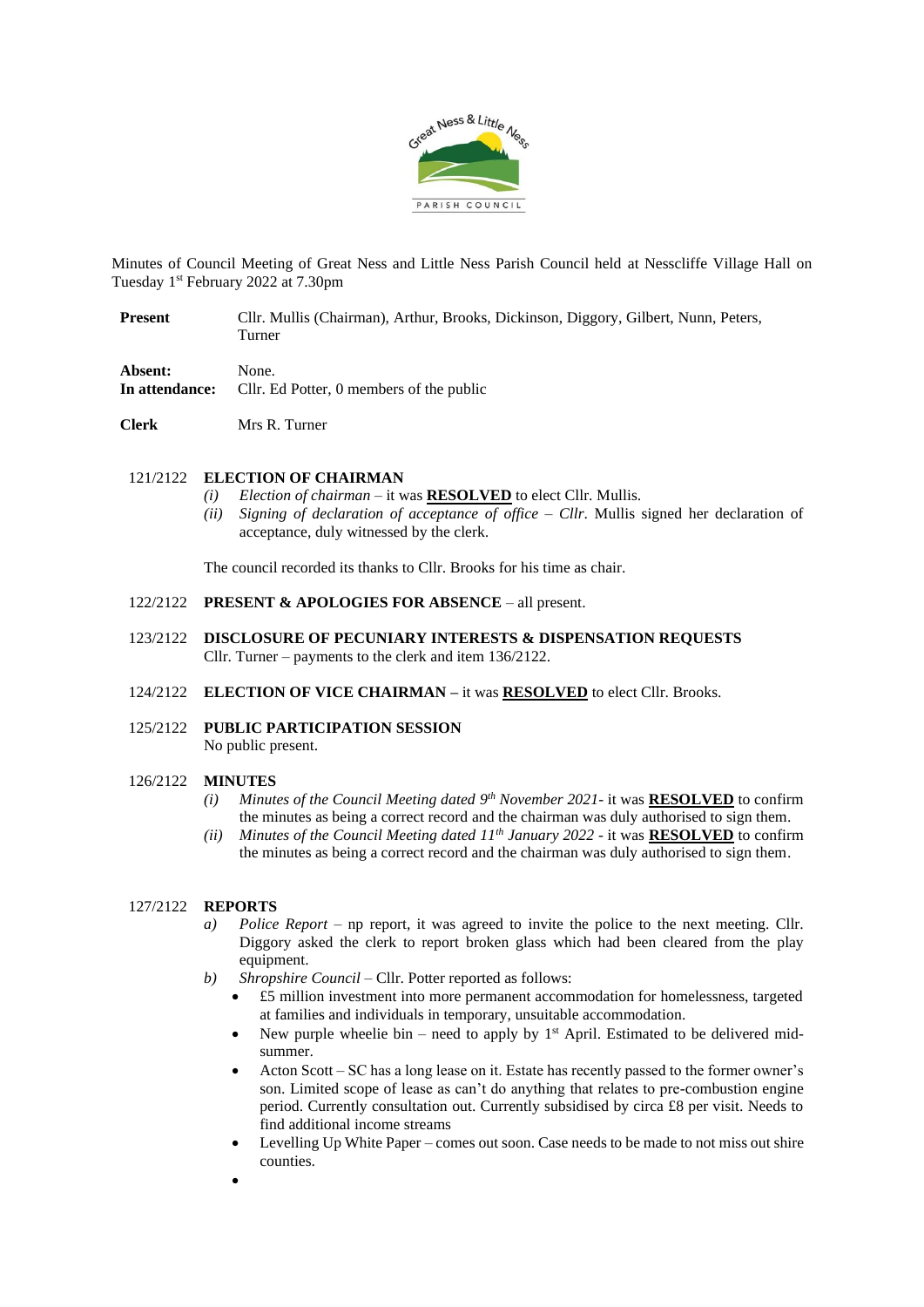- *c*) *Youth Club Cllr.* Gilbert reported that club is still going strong, 15 to 20 per session.
- *d) Great Mess to Little Mess* Cllrs. Dickinson and Diggory reported that the group has applied for a couple of grants. A parish litter pick is planned for  $13<sup>th</sup>$  February, 11am, meeting at the school drop off car park. There will be a raffle.
- *e) CIL Working Group*  the play equipment and outdoor fitness equipment is now out to quote/tender.
- *f) Clerk's Report*

| <b>Issue</b>                                                                 | Date     | <b>Update</b>                                                                                                                                                                                                                                                       |  |  |  |
|------------------------------------------------------------------------------|----------|---------------------------------------------------------------------------------------------------------------------------------------------------------------------------------------------------------------------------------------------------------------------|--|--|--|
| Highway<br>maintenance issues                                                | Various  | EMG works – pavement clearing now<br>$\bullet$<br>done. Suggest we ask for pavements in<br>rest of Nesscliffe to be done also.<br>Ask for hedge to be cut back.# -<br>$\bullet$<br>brisbourne and village hall<br>Suggest we ask them to reinstate safety<br>fence. |  |  |  |
| Defibrillator at<br>Wilcott army camp,<br>crossing signs and<br>noticeboards | Ongoing  | Being installed w/c $21st$ Feb                                                                                                                                                                                                                                      |  |  |  |
| Moles                                                                        | Jan 2022 | Quote to clear the playing field only £560, school<br>as well £790. Propose just leave the mole hills<br>unless Graham says its an issue.                                                                                                                           |  |  |  |
| Tree survey of<br>playing fields                                             | Jan 2022 | Booked for March 2022.                                                                                                                                                                                                                                              |  |  |  |
| Fence repairs at<br>Nesscliffe playing<br>field                              | Jan 2022 | Quote being sought.                                                                                                                                                                                                                                                 |  |  |  |
| Petition re allowing<br>remote/hybrid<br>meetings                            | Ongoing  | Sign. Send link round.                                                                                                                                                                                                                                              |  |  |  |

*g) Parish Councillor Reports (of external meetings attended)* – none.

# 128/2122 **PLANNING NOTIFICATIONS – FOR INFORMATION**

- 1) 14/03797/OUT Development Land West Of Oakfield, Nesscliffe, Shrewsbury, Shropshire Proposal: Outline application for the erection of 6 No dwellings (to include access) *Awaiting Decision*
- 2) 14/05257/FUL Proposed Dwelling Adj. Hopton Farm, Nesscliffe, Shrewsbury, Shropshire Proposal: Erection of a Single Plot Exception (SPE) affordable dwelling and formation of access *Awaiting Decision*
- 3) 17/05151/EIA Proposed Poultry Units NW Of North Farm, Felton Butler Proposal: Erection of four poultry rearing buildings, eight feed bins, biomass store and amenity building including landscaping and tree planting. *Pending Consideration*
- 4) 20/03976/EIA Land Adjacent To The A5, Kinton, Shrewsbury, Shropshire Proposal: Erection of four poultry rearing buildings, nine feed bins, landscaping scheme and all associated work *Pending Consideration*
- 5) 21/00841/FUL Barns At Wolfshead Farm, Nesscliffe, Shrewsbury, SY4 1A Proposal: Conversion of a range of traditional agricultural buildings into 5no. dwellings with carports/storage *Granted*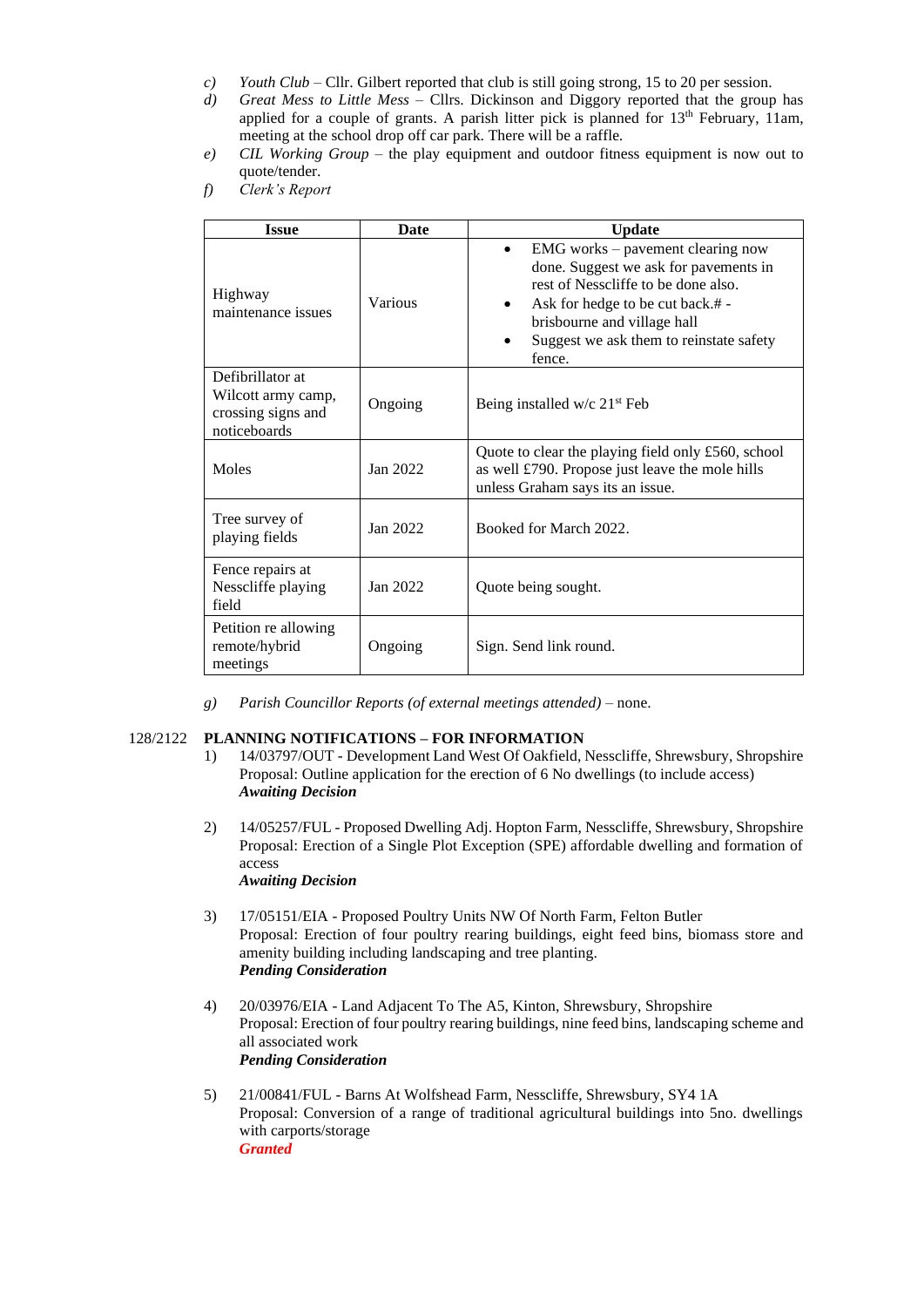- 6) 21/00860/VAR106 Proposed Dwelling North Of Top Farm, Kinton, Shrewsbury, Proposal: Variation of S106 agreement (13/05065/OUT) to vary the affordable housing contribution *Awaiting Decision*
- 7) 21/03974/FUL 2 Ridgewood Road, Nesscliffe, Shrewsbury, Shropshire, SY4 1DP Proposal: Erection of single storey side extension *Granted*
- 8) 21/04619/TCA Fielding, Great Ness, Shrewsbury, Shropshire, SY4 2LE Proposal: Fell 6no Maple, 1no Hazel, 1no Ash & 1no Alder (See Plan & Photos) within Great Ness Conservation Area *Consent by Right - Trees*
- 9) 21/04714/FUL Nesscliffe Filling Station, Holyhead Road, Nesscliffe, SY4 1DB Proposal: Conversion of garage workshop at rear of shop-to-shop floor space, proposed extension to form store and w.c., replacement shop front and proposed installation of EV charging point *Granted*
- 10) 21/05128/FUL Antlins Field, Valeswood Lane, Valeswood, Little Ness, SY4 2LH Proposal: Erection of first floor extension and detached carport *Pending Consideration*
- 11) 21/05233/FUL Proposed Residential Development At Holyhead Road, Nesscliffe Proposal: Erection of 1No. dwelling and the formation of vehicular access *Granted*
- 12) 21/05607/FUL Land At Broomy Bank, Holyhead Road, Nesscliffe, Shrewsbury, Shropshire, SY4 1AX Proposal: Use of land for siting of four holiday cabins together with associated recreation area and parking area *Pending Consideration*
- 13) 21/05674/FUL –Oakfield, Great Ness, Shrewsbury, SY4 2LB Proposal: Erection of replacement dwelling following demolition of existing dwelling and alterations to access *Pending Consideration*
- 14) 21/05688/FUL Badger House , Valeswood Lane, Valeswood, Little Ness, SY4 2L Proposal: Erection of a detached garage *Pending Consideration*
- 15) 21/05776/FUL The Old Police House, Nesscliffe, Shrewsbury, Shropshire, SY4 1DB Proposal: Erection of single storey rear extension and rendering and cladding of existing house, to include external wall insulation, installation of ground mounted solar panel array *Granted*

### 129/2122 **PLANNING APPLICATIONS – FOR CONSIDERATION**

- 1) 21/06013/FUL The Shrubs, Valeswood Lane, Valeswood, Little Ness, SY4 2L Proposal: Extension to annex and replacement porch Comments: It was **RESOLVED** to support the application as it is well designed.
- 2) 22/00233/TCA Dower House, Great Ness, Shrewsbury, Shropshire, SY4 2LE Proposal: 20% reduction in crown size of one Copper Beech tree and removal of branches of Walnut tree over growing Bradley apple in vegetable garden to ensure ongoing health of both trees within Great Ness Conservation Area Comments: It was **RESOLVED** to support the application.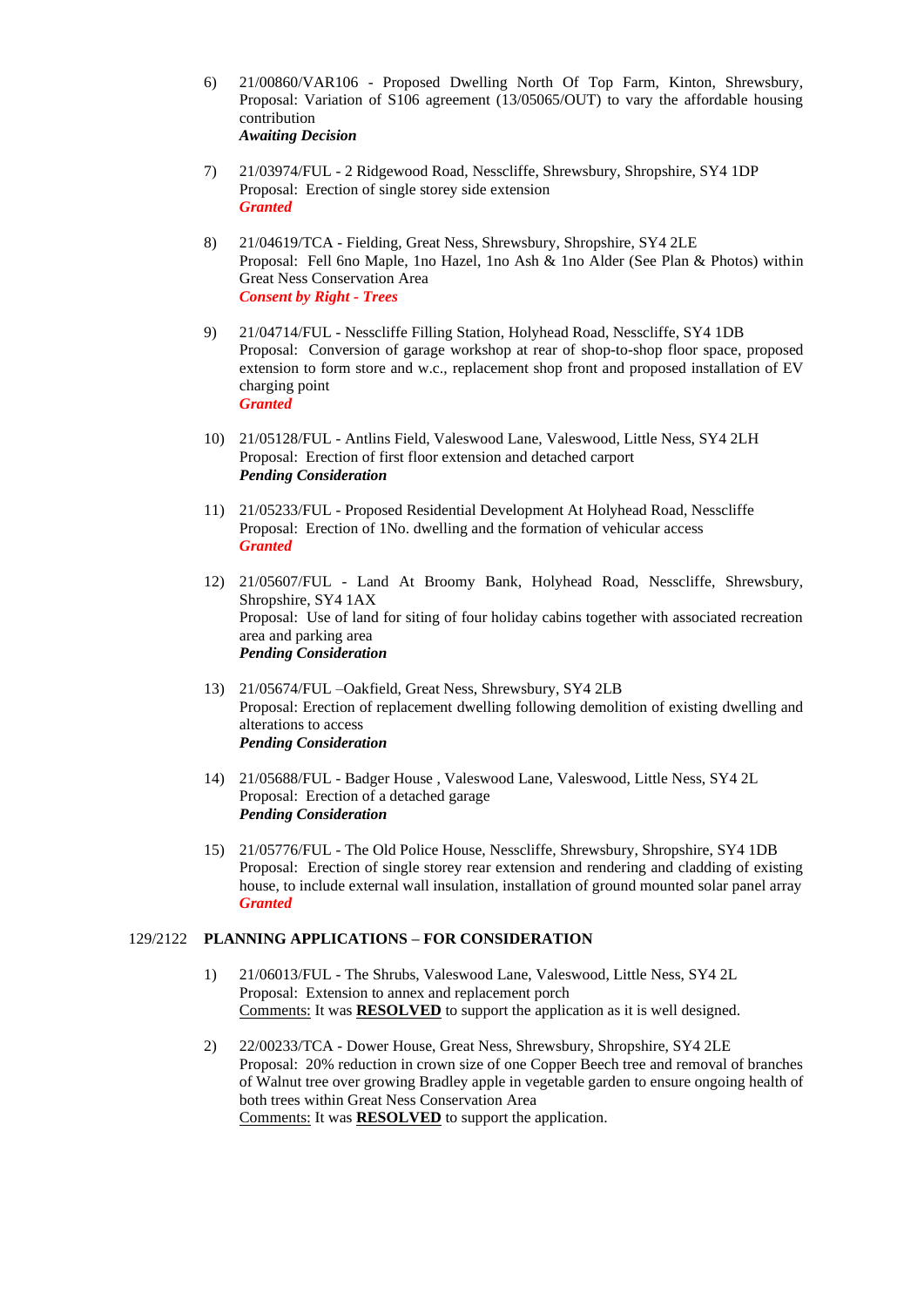- 3) 22/00131/FUL -24 Kingsway, Wilcott, Shrewsbury, SY4 1BG Proposal: Erection of two storey side extension and single storey rear extension following demolition of existing single storey side extension, works to existing outbuilding and bathroom for habitable use as gym/wet room and replacement front porch Comments: It was **RESOLVED** to support the application as its in keeping with similar locations locally.
- 4) 22/00151/VAR Willow Lodge , Gibraltar Lane, Nescliffe, Shrewsbury, SY4 1AY Proposal: Variation of condition 2 attached to planning permission SA 03/15533/F dated 12/01/2004

Comments: It was **RESOLVED** to support as it's not a visible change,

### 130/2122 **PARISH MATTERS**

- *a) Highways maintenance. incl. EMG works –* the improvement to the pavement was welcomed. It was **RESOLVED** to ask the contractor to also clear in Great Ness further into village and do rest of Nesscliffe, with a view to doing the works in April when more grant available.
- *b) Survey on community land – to review feedback* deferred until play area tender process complete.
- *c) Defib training* March date to be set.
- *d) Broadband* the clerk updated following a meeting with Openreach. Openreach had said that the top-up element of the vouchers cannot be counted when doing a demand-led scheme hence the parish doesn't meet the threshold for a demand-led scheme. This left 2 options  $-1$ ) see if the parish is included in the forthcoming tender for Gigabit nationally. 2) if this fails look at setting up a contract-led model but concerns re the parish council underwriting such a contract noted.
- *e) Vexatious Complaints Policy –* deferred.
- *f) Car park sign* following the sign being vandalised, Graham Taylor is looking into cost of a new sign and reinforcing wood. It was agreed to also look at cost of printing onto metal.
- *g) Noticeboard at bus shelter*  it was agreed to ask Matt Morris to supply an oak double bay board from Green Barnes.
- *h) Quote for mole clearance* agreed not to clear the moles.
- *i) Reports of other parish matters*
	- **Communication**  it was felt that the PC don't communicate enough the things that we do and it was agreed to make more use of social media for good news stories. Cllr. Mullis and Turner to be added to social media account.
	- MUGA agreement School happy to advertise that if people want to book it can contact school. Cllr. Mullis to liaise with school
	- Electricity capacity and drainage in Nesscliffe follow up on both issues.
	- Pavement coming up from bungalows to school side a few holes appearing
	- Affordable bungalows John Green had sent further info about the possible supported living tenants . Neither had a local connection. It was agreed to continue the agreed policy of prioritising local people but if applicants cannot be found who are local, they may be offered to the people needing supported living. **–**

## 131/2122 **FINANCIAL MATTERS**

*a) Payments including payments made between meetings* – it was RESOLVED to approve the following*:*

| <b>Ref</b>            | Payee          | <b>Item</b>      | <b>Type</b>   | <b>Net</b> | <b>VAT</b> | Gross    |
|-----------------------|----------------|------------------|---------------|------------|------------|----------|
| P <sub>65</sub> -2122 | R Turner       | Salary Jan       | <sub>SO</sub> | £771.99    | £0.00      | £771.99  |
| P66-2122              | <b>Spriggs</b> | Plans for        | <b>BACS</b>   | £500.00    | £0.00      | £500.00  |
|                       | Ova            | community land   |               |            |            |          |
| P <sub>67</sub> -2122 | <b>SCPF</b>    | Pension          | <b>BACS</b>   | £169.30    | £1.98      | £41.60   |
| P68-2122              | R Turner       | Expenses         | <b>BACS</b>   | £107.32    | £2.40      | £109.72  |
| P69-2122              | G Taylor       | <b>EMG</b> works | <b>BACS</b>   | £2,129.00  | £425.80    | £2554.80 |

*b) Income received* – none.

*c) Council pre-paid credit card – to apply*- defer and seek advice from internal auditor.